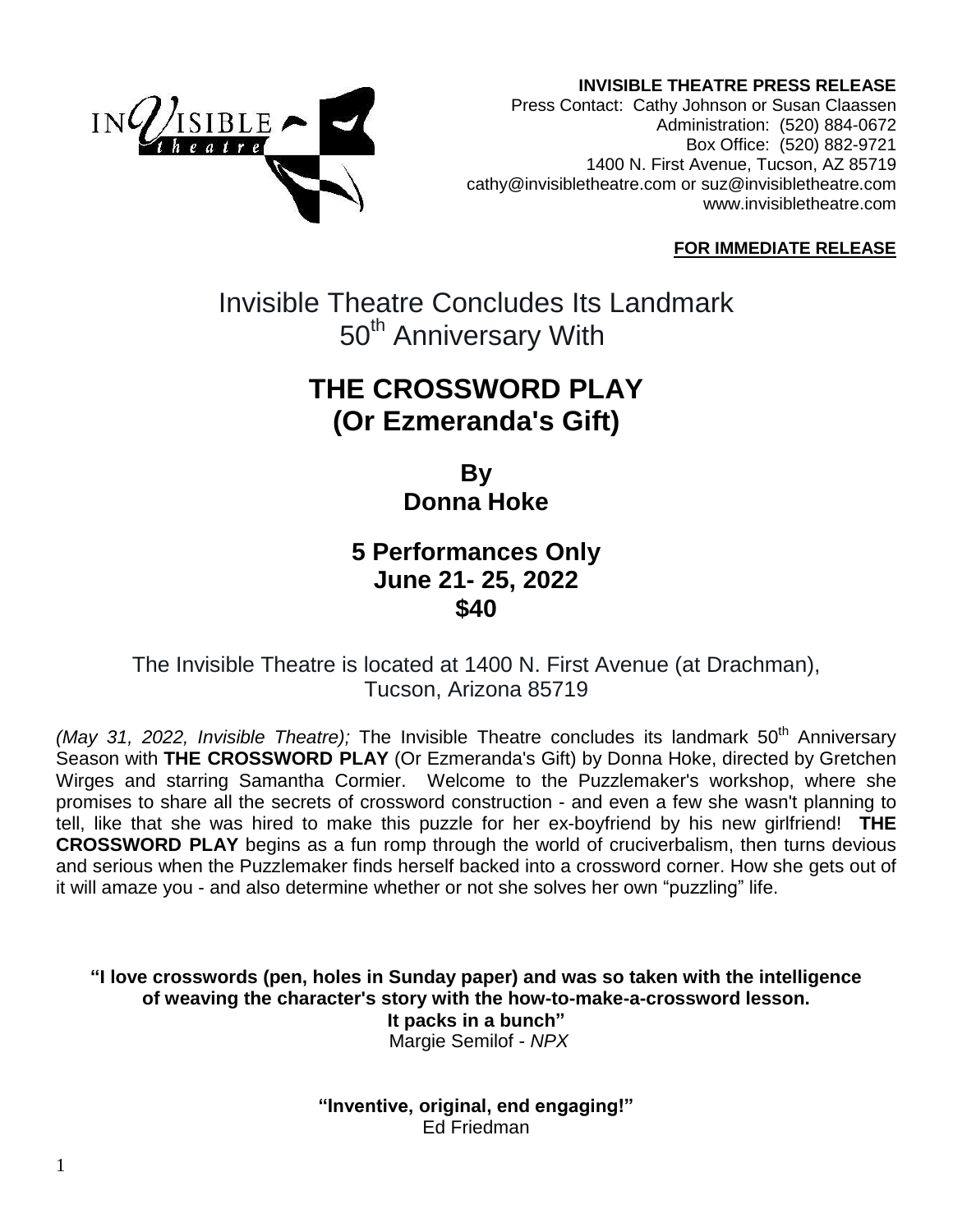

**THE CROSSWORD PLAY** will run on the IT stage from June 21 - June 25, 2022. The Invisible Theatre is located at 1400 N. First Avenue (at Drachman), Tucson, Arizona 85719. The single show ticket price is \$40. A low cost preview on June 21st and special student rate is \$20.

Reservations are required.

Group Discounts Available, in addition to discounts for IT Season Ticket Holders, groups, seniors, students and active military.

The running time is 75 minutes with no intermission.

**THE CROSSWORD PLAY** is appropriate for ages 18 and up (Mature language).

### **COVID PROTOCOLS**

The health and safety of our artists, audiences and staff continues to be our top priority. All protocols will be evaluated and adjusted in accordance with CDC guidance.

### **THE INVISIBLE THEATRE**

The Invisible Theatre (IT) of Tucson, a non-profit 501(c)3 organization, is dedicated to producing quality theatre and arts education experiences for all facets of the community, in an intimate setting that showcases local professional talent and guest artists. Started in 1971 as an arena for local playwrights, the theatre has expanded its programs to include adaptations of classics and recent Off-Broadway plays and musicals, while continuing to encourage new playwrights through both full productions and stage readings. Our award winning arts education program for special needs children focuses on ability rather than dwelling on disability. Our commitment to artistic excellence, diversity, equity and inclusion and quality has made the Invisible Theatre a very visible force in the local, national, and international arts scene.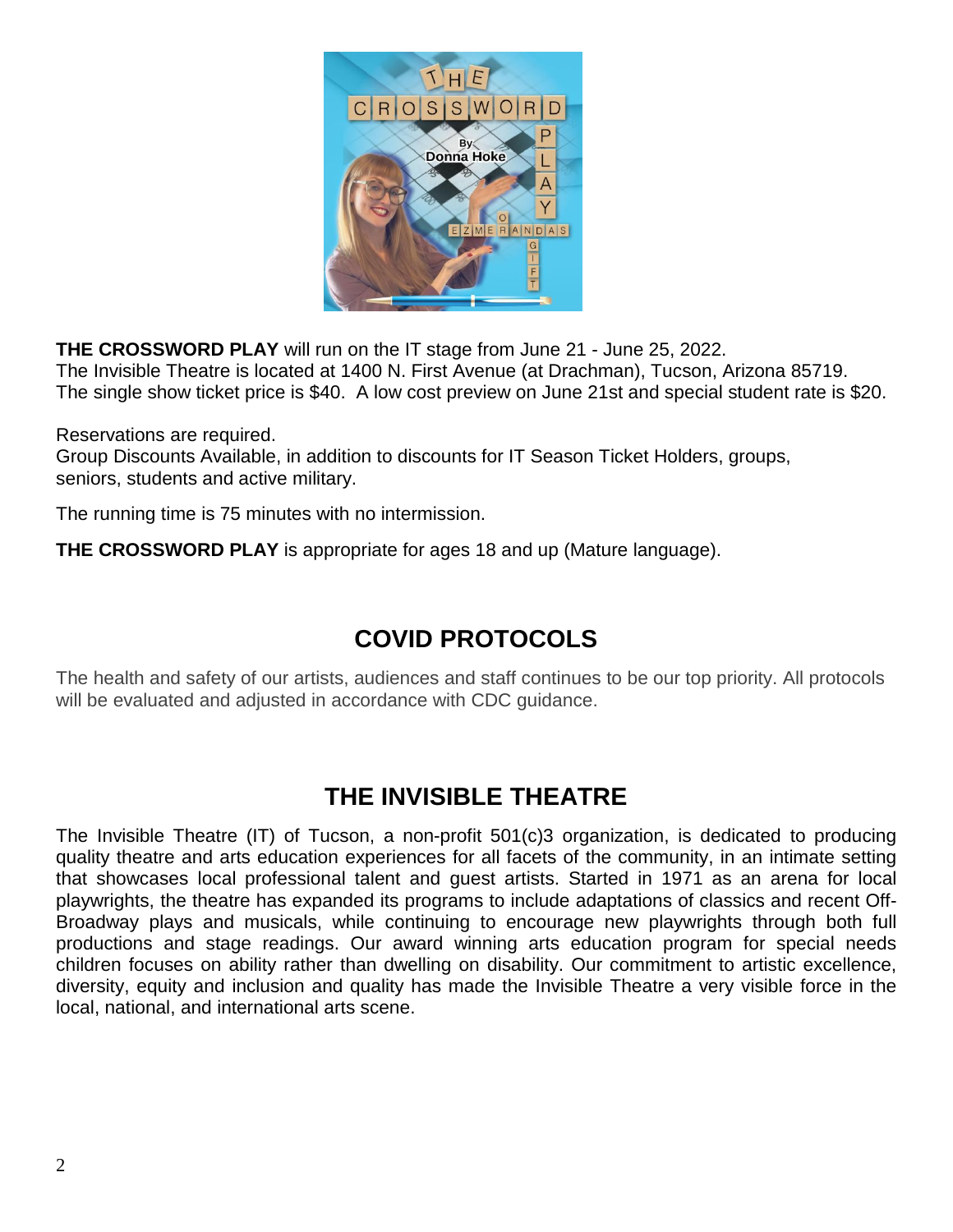## **ABOUT THE PEOPLE**

**Gretchen Wirges (***Director)* is thrilled to be making her IT directing debut. She has appeared in three IT productions including most recently SECRETS OF A SOCCER MOM. IT is thrilled to have her as a valued ensemble member! Gretchen is an actor, director, and playwright and has been fortunate to grace the stages of many of the theatre companies in Tucson. Her most notable performances as an actor include THE LITTLE PRINCE, EURYDICE, GLORIA: A LIFE, THE PHOTOGRAPHER DISCLOSES, IT IS MAGIC, A SONORAN DESERT CAROL and most recently ADA AND THE ENGINE. She is also an accomplished improviser. Gretchen has taught improv, travelled nationally to perform, and has coached/directed numerous troupes. Her favorite role is as wife to Drew and dog mom to Josephine, Angel, Sophia, Henry and Frederick.

**Samantha Cormier** *(Puzzlemaker)* is IT's treasured Artistic Associate. She holds an M.F.A. in Performing Arts from SCAD (Savannah College of Art and Design) and a B.F.A. in Directing/Theatre Production from The University of Arizona. She has performed and directed in theatres from New York to Savannah, to your favorite theatres in Tucson. Favorite shows directed/choreographed include TINY BEAUTIFUL THING, NUNSENSE, and SNOOPY!!! THE MUSICAL (MAC Award Nomination, Best Director). Favorite performances include SECRETS OF A SOCCER MOM, VENUS IN FUR, DANCING LESSONS (Mac Nom, Best Actress), LAST TRAIN TO NIBROC, THE ROCKY HORROR PICTURE SHOW (MAC Award Nomination, Best Actress), and VOICE OF THE PRAIRIE (MAC Award Winner, Best Actress). Samantha has been a theatre instructor for over 16 years.

### **ABOUT THE PLAYWRIGHT**

Playwright and screenwriter Donna Hoke's work has been seen in 47 states and on five continents, including at Barrington Stage, Barrow Group, Celebration Theatre, Gulfshore Theatre, Queens Theatre, The Road, Writers Theatre New Jersey, Phoenix Theatre, Atlantic Stage, Purple Rose, Skylight, Pride Films and Plays, New Jersey Rep, Hens and Chickens (London), The Galway Fringe Festival, and Actors Repertory Theatre of Luxembourg. Plays include BRILLIANT WORKS OF ART (Kilroys List), ELEVATOR GIRL (O'Neill and Princess Grace finalist), SAFE (winner of the Todd McNerney, Naatak, and Great Gay Play and Musical Contests), and TEACH (Gulfshore New Works winner). She has been nominated for both the Primus and Blackburn Prizes, and is a three-time winner of the Emanuel Fried Award for Outstanding New Play (SEEDS, SONS & LOVERS, ONCE IN MY LIFETIME). She has also received an Individual Artist Award from the New York State Council on the Arts to develop HEARTS OF STONE, and, in its final three years, *Artvoice* named her Buffalo's Best Writer - the only woman to ever receive the designation. Donna also serves on the Dramatists Guild Council, is an ensemble playwright at Road Less Traveled Productions, blogger, moderator of the 12,000+- member Official Playwrights of Facebook, *New York Times*-published crossword puzzle constructor; author of *Neko and the Twiggets*, a children's book; and founder/co-curator of *BUA Takes 10: GLBT Short Stories*. Speaking engagements include Citywrights, Kenyon Playwrights Conference, the Dramatists Guild National Conference, Chicago Dramatists, the Austin Film Festival, and a live Dramatists Guild webinar. Her commentary has been seen on #2amt, howlround, *The Dramatist*, the Official Playwrights of Facebook, *Workshopping the New Play* (Applause, 2017), and at donnahoke.com.